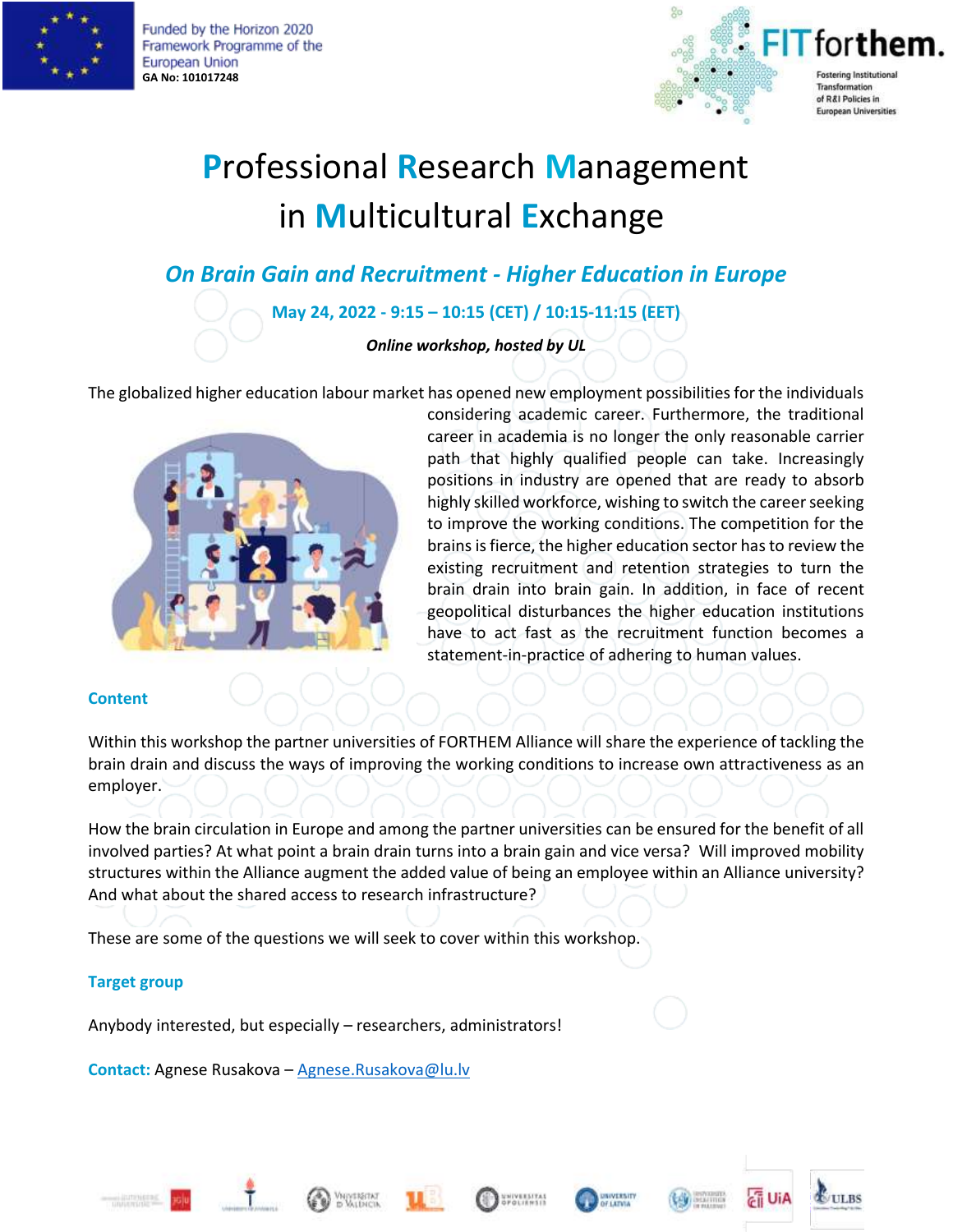

Funded by the Horizon 2020 Framework Programme of the European Union **GA No: 101017248**



Agenda

# *On Brain Gain and Recruitment - Higher Education in Europe* **May 24, 2022, 9:15 – 10:15 (CET) / 10:15-11:15 (EET)**

*Please fill out the [registration link here](https://forms.office.com/r/a1j9Q15fFf)*

## **09:15 – 9:25 Welcome Note and Short Introduction to FORTHEM and FIT FORTHEM**

**Agnese Rusakova, FIT FORTHEM coordinator and postdoctoral student at the University of Latvia**

**09:25 – 10:05 Keynote speech - Brain Gain and Recruitment: perspective of an Europe-wide policy maker**

> **Mr. Lewis Dijkstra, Head of the Economic analysis team in DG REGIO.B1 (Policy Development and Economic Analysis)** on initiative developed within the topic: Education and training, Migration and asylum, Regional policy, Research and innovation by the Directorate-General for Regional and Urban Policy: [Brain drain](https://ec.europa.eu/info/law/better-regulation/have-your-say/initiatives/13394-Brain-drain-mitigating-challenges-associated-with-population-decline-communication-_en) – [mitigating challenges associated with population decline \(communication\)\\*](https://ec.europa.eu/info/law/better-regulation/have-your-say/initiatives/13394-Brain-drain-mitigating-challenges-associated-with-population-decline-communication-_en).

**Brain Gain and Recruitment: perspective of an institution**

**Barbara Tišler, Head of Project Office, The National Institute of Chemistry, Slovenia** Brain Circulation and Talent Grooming: a case of National Institute of Chemistry, Slovenia

**Brain Gain and Recruitment: perspective of an individual**

**Asist. Prof. Zigmunds Orlovskis, Chair of Plant Physiology, University of Latvia Discussion**

**10:05 – 10:15 Wrap – up and Evaluation**

**Moderation: Agnese**

\*please find time to fill in the survey to share your insights with the European Commission and help to form the policy (see the surveys in all languages of our Alliance listed below):

**Français** : [https://ec.europa.eu/info/law/better-regulation/have-your-say/initiatives/13394-Brain-drain](https://ec.europa.eu/info/law/better-regulation/have-your-say/initiatives/13394-Brain-drain-mitigating-challenges-associated-with-population-decline-communication-_fr)[mitigating-challenges-associated-with-population-decline-communication-\\_fr](https://ec.europa.eu/info/law/better-regulation/have-your-say/initiatives/13394-Brain-drain-mitigating-challenges-associated-with-population-decline-communication-_fr) **Deutsch** : Abwanderung von Fachkräften (Braindrain) – Abmilderung der mit dem [Bevölkerungsrückgang](https://ec.europa.eu/info/law/better-regulation/have-your-say/initiatives/13394-Abwanderung-von-Fachkraften-Braindrain-Abmilderung-der-mit-dem-Bevolkerungsruckgang-verbundenen-Herausforderungen-Mitteilung-_de) verbundenen [Herausforderungen](https://ec.europa.eu/info/law/better-regulation/have-your-say/initiatives/13394-Abwanderung-von-Fachkraften-Braindrain-Abmilderung-der-mit-dem-Bevolkerungsruckgang-verbundenen-Herausforderungen-Mitteilung-_de) (Mitteilung) (europa.eu) **Finland** : Aivovuoto – väestön [vähenemiseen](https://ec.europa.eu/info/law/better-regulation/have-your-say/initiatives/13394-Aivovuoto-vaeston-vahenemiseen-liittyvien-ongelmien-lieventaminen-tiedonanto-_fi) liittyvien ongelmien lieventäminen (tiedonanto) (europa.eu) **Espana** : Fuga de cerebros: mitigar los retos asociados al declive de la población [\(Comunicación\)](https://ec.europa.eu/info/law/better-regulation/have-your-say/initiatives/13394-Fuga-de-cerebros-mitigar-los-retos-asociados-al-declive-de-la-poblacion-Comunicacion-_es) (europa.eu)